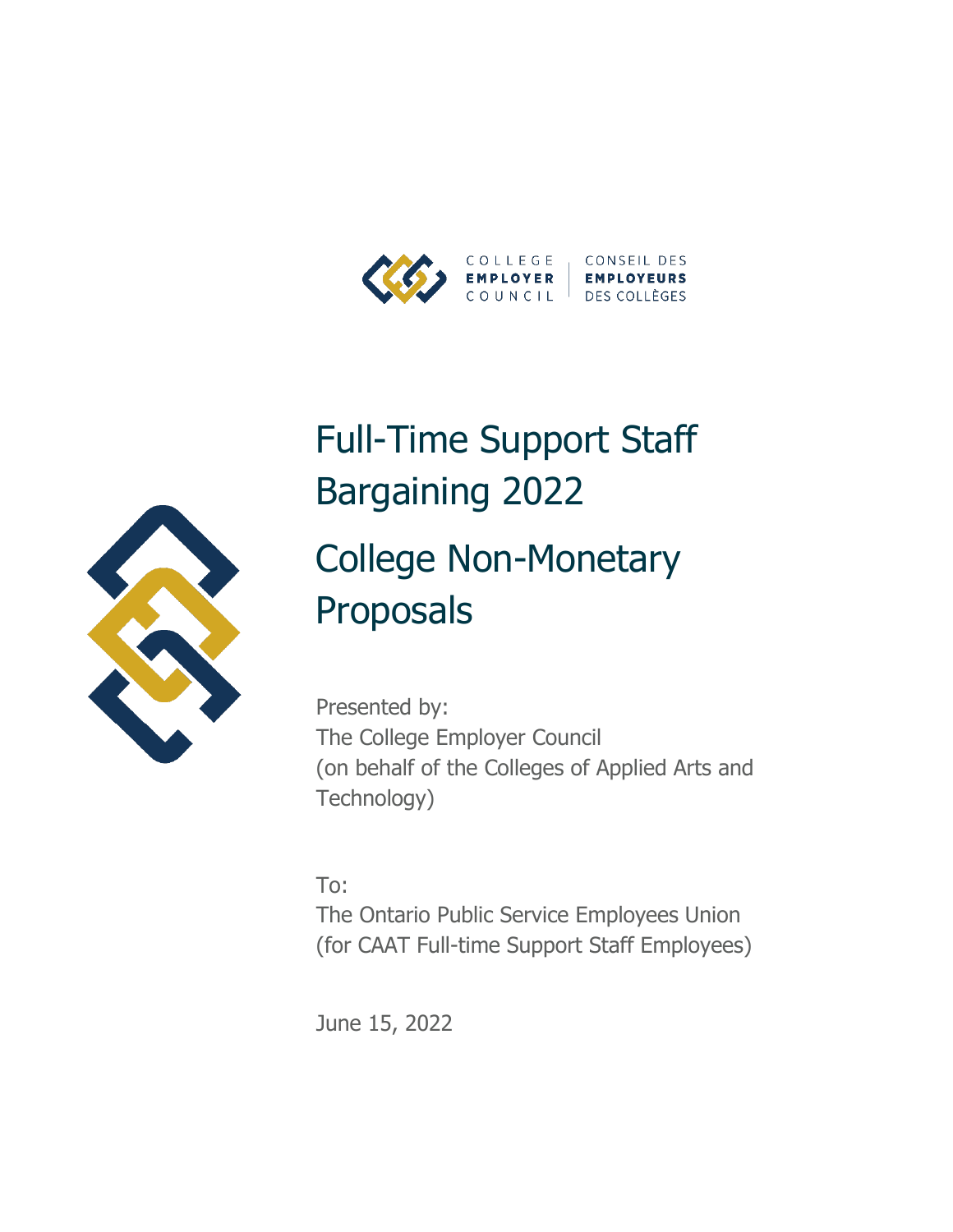## **FULL-TIME SUPPORT STAFF BARGAINING 2022 COLLEGE NON-MONETARY PROPOSALS**

#### **COLLEGES' PRINCIPLES**

**The Colleges' Bargaining Team, in conducting negotiations, will support and endorse the following principles:**

- **Acknowledging that Colleges are public institutions, maintaining management, union and support staff accountability and responsibility**
- **Improving operational flexibility in support of academic delivery and student success**
- **Fostering a respectful environment that enables employees to continue to thrive and develop**
- **Supporting innovation and creativity**
- **Maintaining the highest degree of integrity**
- **Maintaining a sustainable positive relationship with the Union and our employees**
- **Ensuring that Colleges continue to respond effectively to the changing needs of Ontario's economy**
- **Embracing the values of equity, diversity and inclusion (EDI) in the collective agreement.**
- **Embracing the ongoing process of reconciliation with Indigenous Peoples in addressing related language within the Collective Agreement.**
- **Making all reasonable efforts to conclude a negotiated collective agreement in a timely manner.**

\_\_\_\_\_\_\_\_\_\_\_\_\_\_\_\_\_\_\_\_\_\_\_\_\_\_\_\_\_\_\_\_\_\_\_\_\_\_\_\_\_\_\_\_\_\_\_\_\_\_\_\_\_\_\_\_\_\_\_\_\_\_\_\_\_\_\_\_\_\_\_\_\_\_\_\_\_\_\_\_\_\_\_\_\_\_\_\_\_\_\_